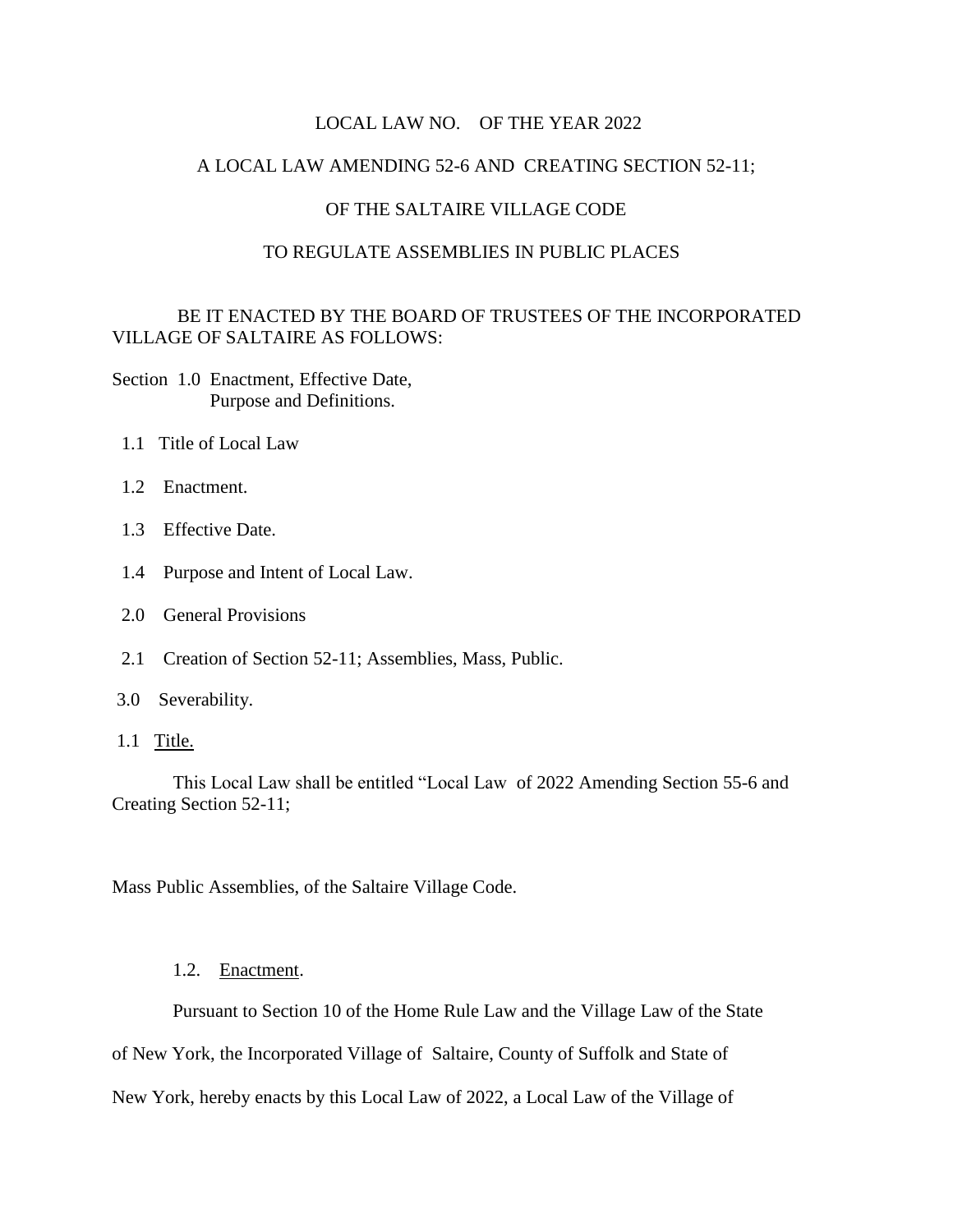Saltaire.

# 1.3. Effective Date.

 This Local Law shall take effect on the filing of the approved Local Law with the Secretary of State of New York, which shall be within twenty (20) days after its approval by the Board of Trustees of the Incorporated Village of Saltaire.

1.4 Purpose and Intent of Local Law.

The purpose and intent of this Local Law is to crate regulations of the Village of

Saltaire regarding mass public assemblies and the use of public places for personal or private

purposes.

2.0 General Provisions.

2.1 (A)

# **§ 52-6. Use of Village property.**

A.No person shall use any public dock, beach, playground, building, athletic field, Village equipment or other Village property in violation of any regulation promulgated by the Board, or in violation of or failure to fulfill any of the provisions of this Section.

B. Application and conditions.

- (1) Any person wishing to use any Village property or equipment for a private function or purpose shall complete an application for same as provided by the Village, and submit it to the Village Administrator for consideration by the Board of Trustees. Said application must be received by the Administrator no fewer than thirty (30) days prior to the contemplated date of such use. The Board shall have sole responsibility to approve or not approve any such application, at its sole judgment and discretion.
- (2) Such application shall require the following information:

(i) name and contact information of the individual(s) requesting such use (the name and contact information of an intermediary acting on behalf of said individual(s) may also be required or provided but shall not be sufficient);

(ii) a full description of the planned use, including the use of music or other noiseproducing activities or devices;

(iii) its intended date and time (including set-up and clean-up times);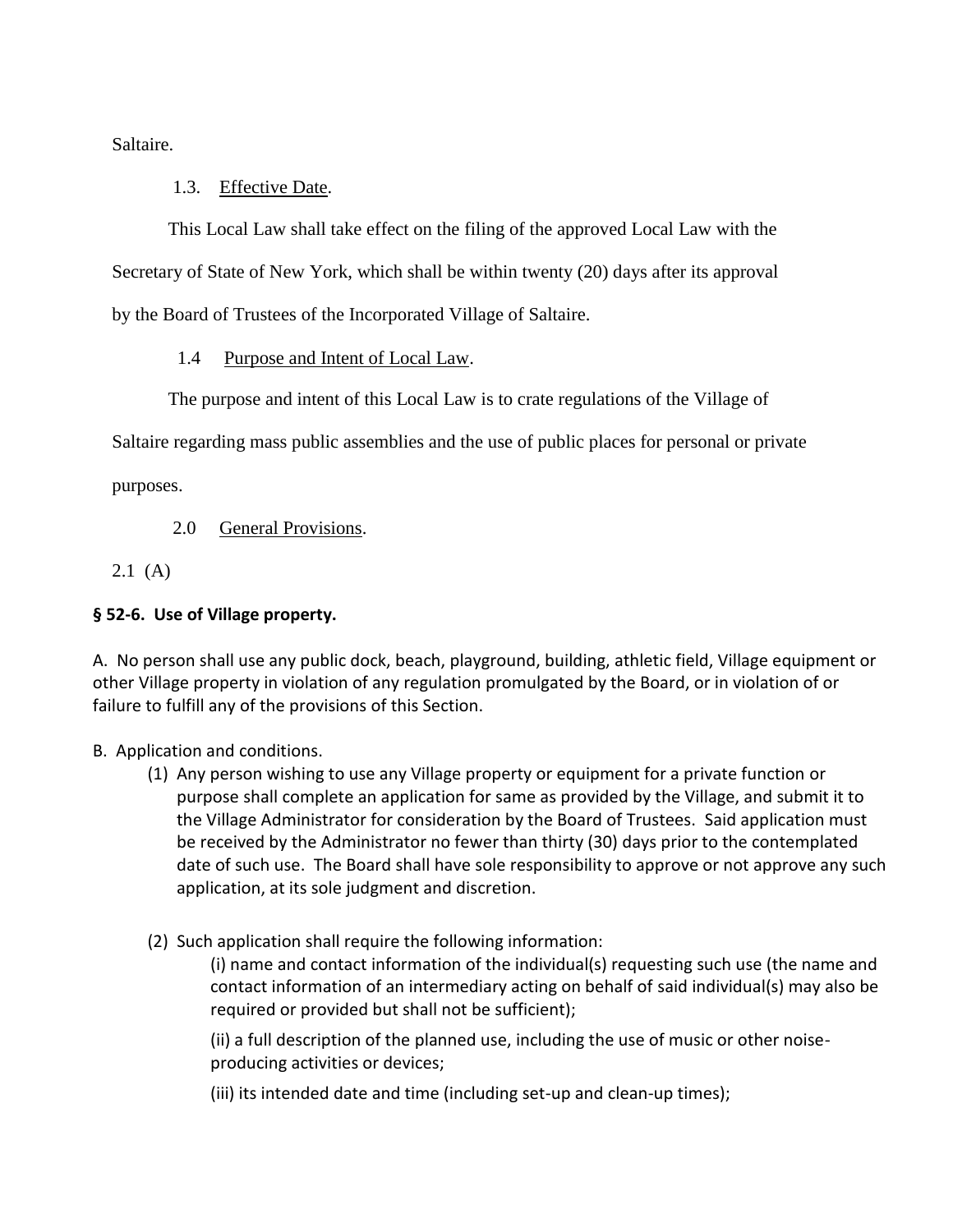(iv) the location(s) and/or equipment being requested;

(v) the number of participants expected;

(vi) whether the individual(s) making such request are residents of the Village of Saltaire;

(vii) the scope and anticipated time of any set-up and clean-up work;

(viii) an alternate site or equipment should the requested property be unavailable;

(ix) any other information such application, or the Board or Administrator, may additionally require.

(3) The Village shall, within five (5) days' receipt of such application, provide a detailed notice of any such request to all residents residing within two hundred (200) yards of the requested use, so that said residents may object to or otherwise comment upon such request.

C. The applicant shall obtain a public liability insurance policy, in such amount as the Board, at its sole determination, shall require on an individual basis for each requested use, covering the Village of Saltaire as an additional insured, and shall provide proof of same before the application is approved. The applicant shall also agree to assume all liability for, and to indemnify and hold the Village of Saltaire harmless of and free from, any and all damages that occur to persons or property by reason of said use. The Board may not waive the insurance requirements set forth in this subsection.

D. The Board of Trustees shall by resolution adopt a schedule of fees payable by an applicant for the use of public property, which fees may, at the Board's option, vary according to the location, type and duration of such use, and shall impose the appropriate fee in accordance with such schedule. Such fee shall be payable in full upon approval by the Board of the applicant's request The Board may, at its sole discretion and option, waive such fee in whole or in part.

E. The following conditions shall apply to any permitted use of Village property:

(1) Any individual whose application for use of Village property is approved shall be responsible for all set-up and clean-up work, including any costs incurred therefor, so that the property is restored to its previous condition. The applicant shall consult with and follow the instructions of the Village Administrator in arranging such work, including as it pertains to the personnel used and the time allotted for it. If such work is not completed to the satisfaction of the Village Administrator, the Village shall restore the area to its previous condition and the cost of such work shall be payable by the applicant.

(2) The Board shall determine whether a requested use poses a hazard to the health and safety of the residents of the village, and if it decides that such hazard does exist, shall not approve said application.

(3) If the property requested (including a requested alternate) is for any reason not available, the Board may offer a reasonable accommodation by permitting the use of alternate property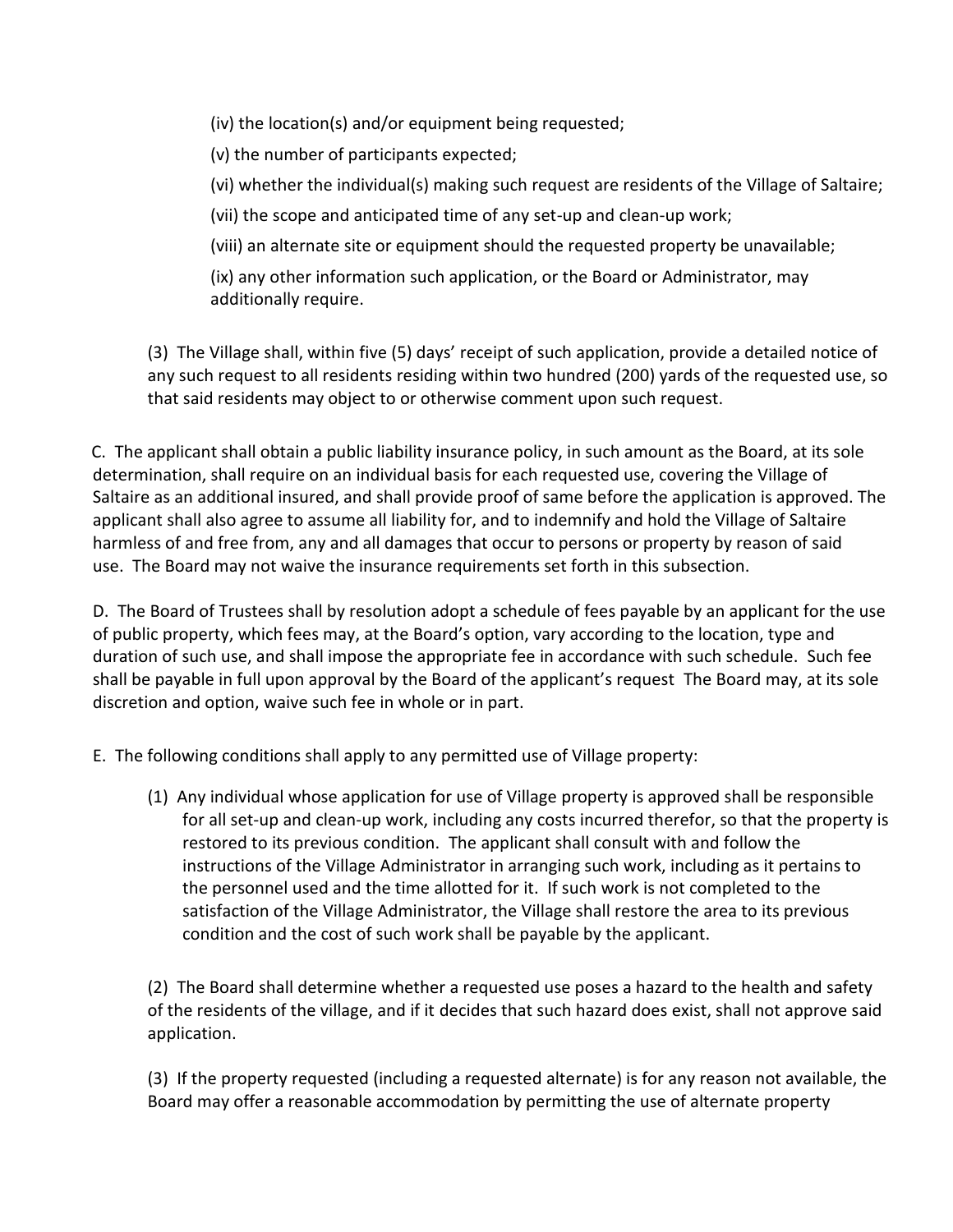designated by the Board.

(4) For reasons of health, safety or the protection of Village assets, the Board may by resolution permanently exclude any Village property or equipment from private use of any kind, including but not limited to the Maintenance Yard, docks, bulkheads, and protected swimming areas at the bay and ocean.

(5) The Board may revoke its approval of any such use if in its judgment the applicant has made false, misleading or incomplete statements on his application; if the use is in any way at variance with that stated on the application; if it poses an unanticipated health or safety hazard or disrupts the peaceful enjoyment and good order of the village; or for any other reason the Board shall determine. The Board may give notice of such revocation at any time, including during the use itself, and in the case of the latter, such use shall cease immediately. In the event of such revocation, the Board may withhold all or part of the fee paid by the applicant to cover any costs incurred by the Village, and the applicant shall be solely liable for any damages incurred.

F. The provisions of this Section shall not apply to requests for permission to hold a mass public assembly on public property, the regulation of which is governed by Section 52-11 of this Chapter.

G. Violation of any of the provisions of this Section, or of the terms and requirements set forth herein, shall be punishable by a fine in the amount of \$250 for a first violation within a calendar year, \$500 for a second violation within one (1) year of a conviction on a prior ticket, and \$1,000 for a third violation within one (1) year of a conviction on a prior violation. These remedies are not exclusive and the Village may seek injunctive or other civil relief at the same time as the village pursues the fines and penalties.

21 (B) : Section 52-11 of the Saltaire Village Code, is hereby created to read as

follows:

"Section 52-11; Mass Public Assemblies

- $§$  52-11(A) Intent.
- § 52-11(B) Definitions
- § 52-11(C) Special permit required.
- § 52-11(D) Application procedure; review; bond required.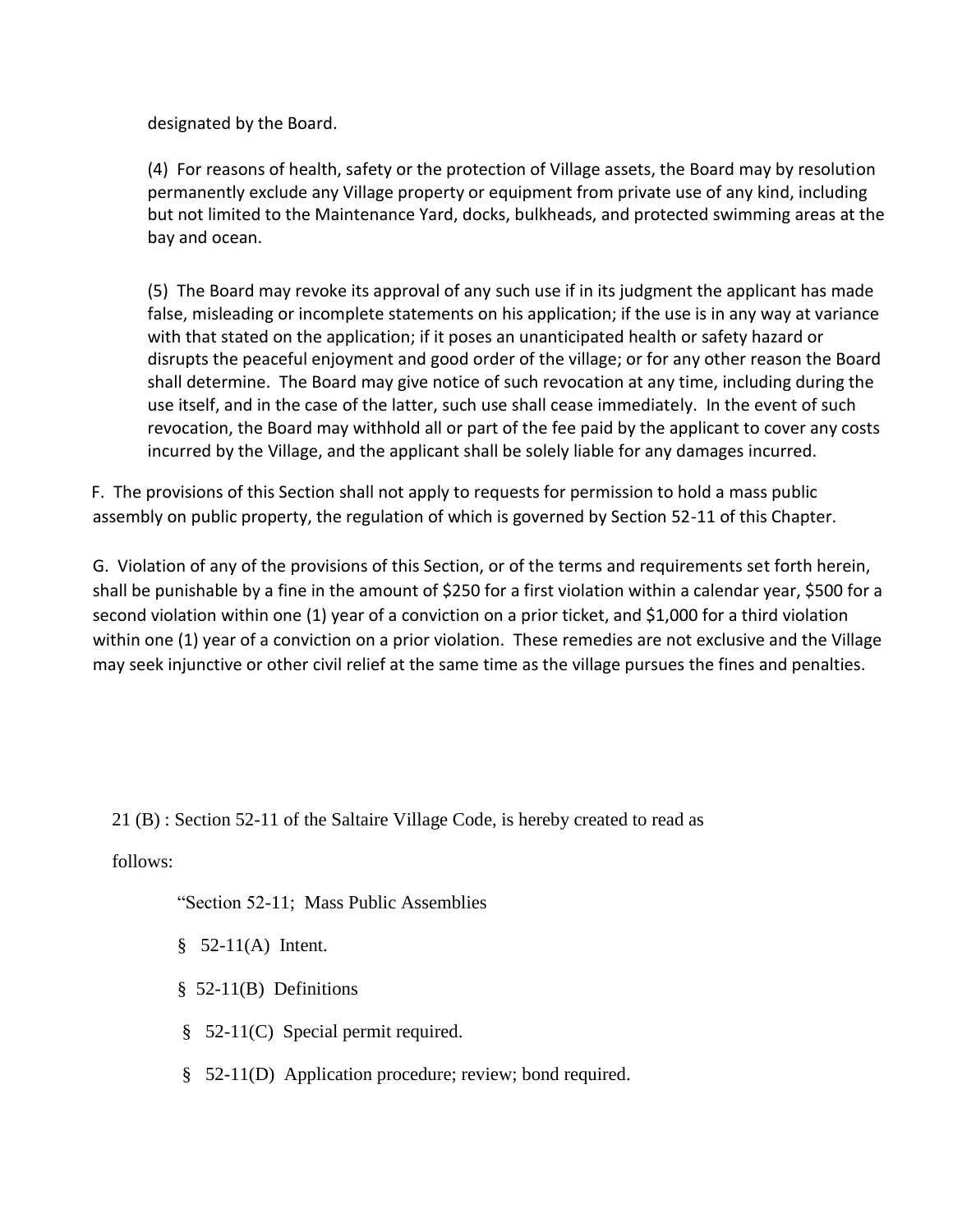- § 52-11(E) Concurrent remedies.
- § 52-11(F) Supplementary Provisions
- § 52-11(G) Penalties for offenses.

 The Board of Trustees of the Village of Saltaire, being concerned for the health, safety and welfare of the residents of the Village of Saltaire and the public that otherwise are within the jurisdiction of the Village of Saltaire, and being cognizant of the difficulties in the concentration and gatherings of persons in public places and also in private and commercial places of public occupancy; has enacted this Section.

§ 52-11(B) Definitions

 Mass Public Assembly: A gathering of people reasonably anticipated to number more than 25, assembled outdoors or in temporary structures, whether or not an admission fee is charged.This definition shall only apply to mass public assemblies organized for a specified purpose and not to large numbers of persons assembled in a public area for the ordinary and intended use of such area.

§52-11(C) Special permit required for mass public assembly.

1. Mass Assembly Permit (Board of Trustees)- No person, group of persons,

partnership, association or corporation, or any combination thereof, shall maintain, conduct, promote or operate on any public lands or public property any use thereof for the purposes of mass public gatherings or assemblies, except pursuant to a special permit issued by the Board of Trustees of the Village of Saltaire as hereinafter provided.

 2. No person shall authorize or engage in any parade or exhibition upon any street or public grounds in the Village without first having obtained a permit from the Village Board of Trustees of the Village of Saltaire and the approval of the Suffolk County Police or other agency with jurisdiction if such approval is required..

§ 52-11(D) Application procedure; review; bond required.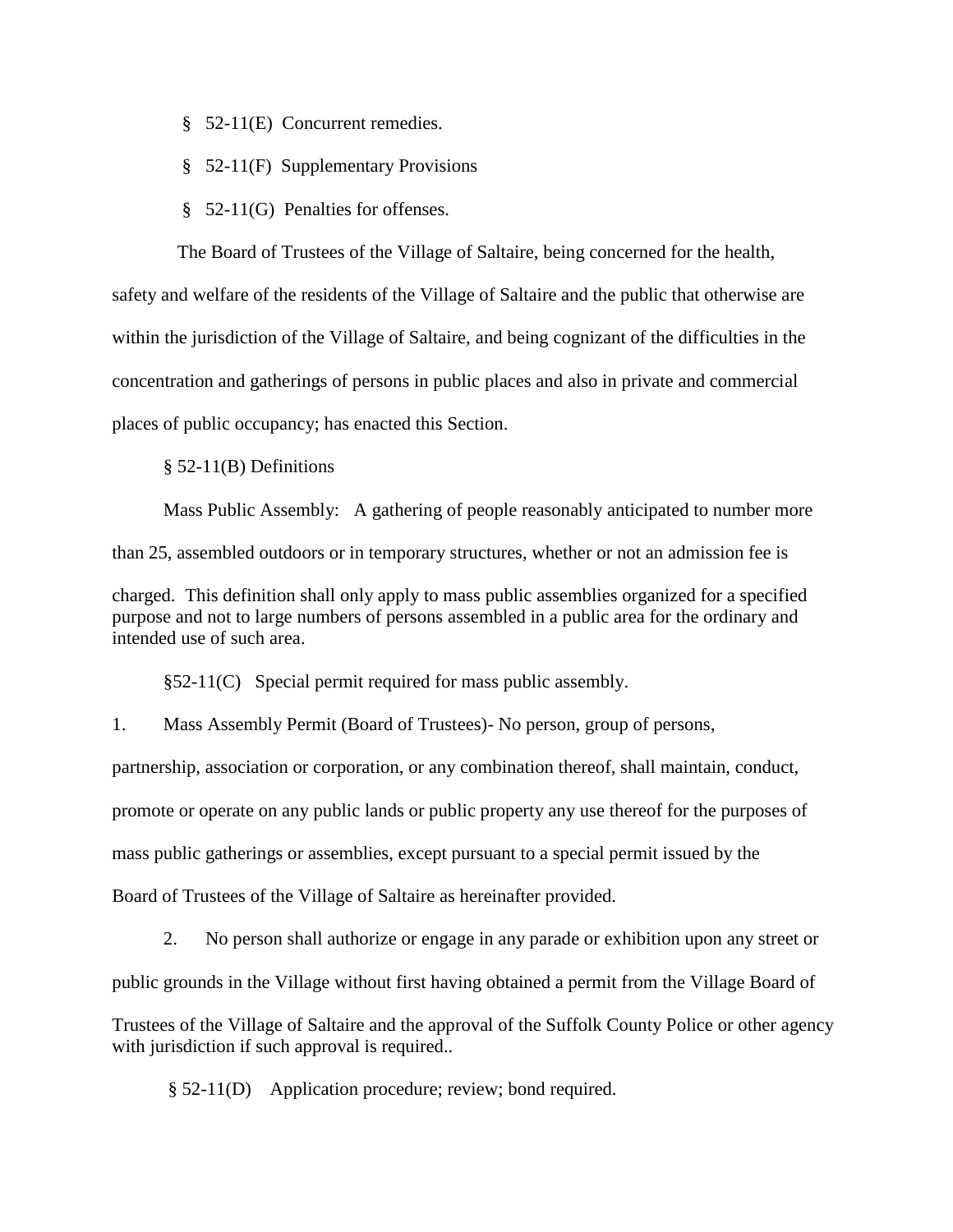1. Application procedure.

(A) The applicant shall file a verified application with the Clerk of the Village

of Saltaire at least sixty (60) days prior to the date or dates upon which such event is to take place.

(B) The application shall state:

(i) Description of the event and location or premises where event is requested to be located.

(ii) The number of persons expected to attend such event.

(iii) The date(s), time(s) and duration thereof.

(iv) The means of accommodating the said persons as to:

- [a] Food, if food service is part of the event.
- [b] Shelter (if overnight stay is requested).
- [c] Facilities for toilet and other personal sanitary needs for men and women.
- [d] Emergency first aid.
- [e] Showing the means of ingress, egress and bicycle or vehicle parking areas

for gatherings of 100 or more persons.

 [f] Provision for public safety, guards or special police assisting in the control of traffic and the supervision of those persons attending the event.

2. The Board of Trustees, for a permit for a public assembly permit, after

considering the application and after due investigation and inspection, and after considering the

facts and circumstances in the premises, may issue a special permit upon such terms and

conditions as the Board deems necessary and proper to ensure the public health,

safety and welfare.

3. The Village shall make best efforts to notify all residents and property